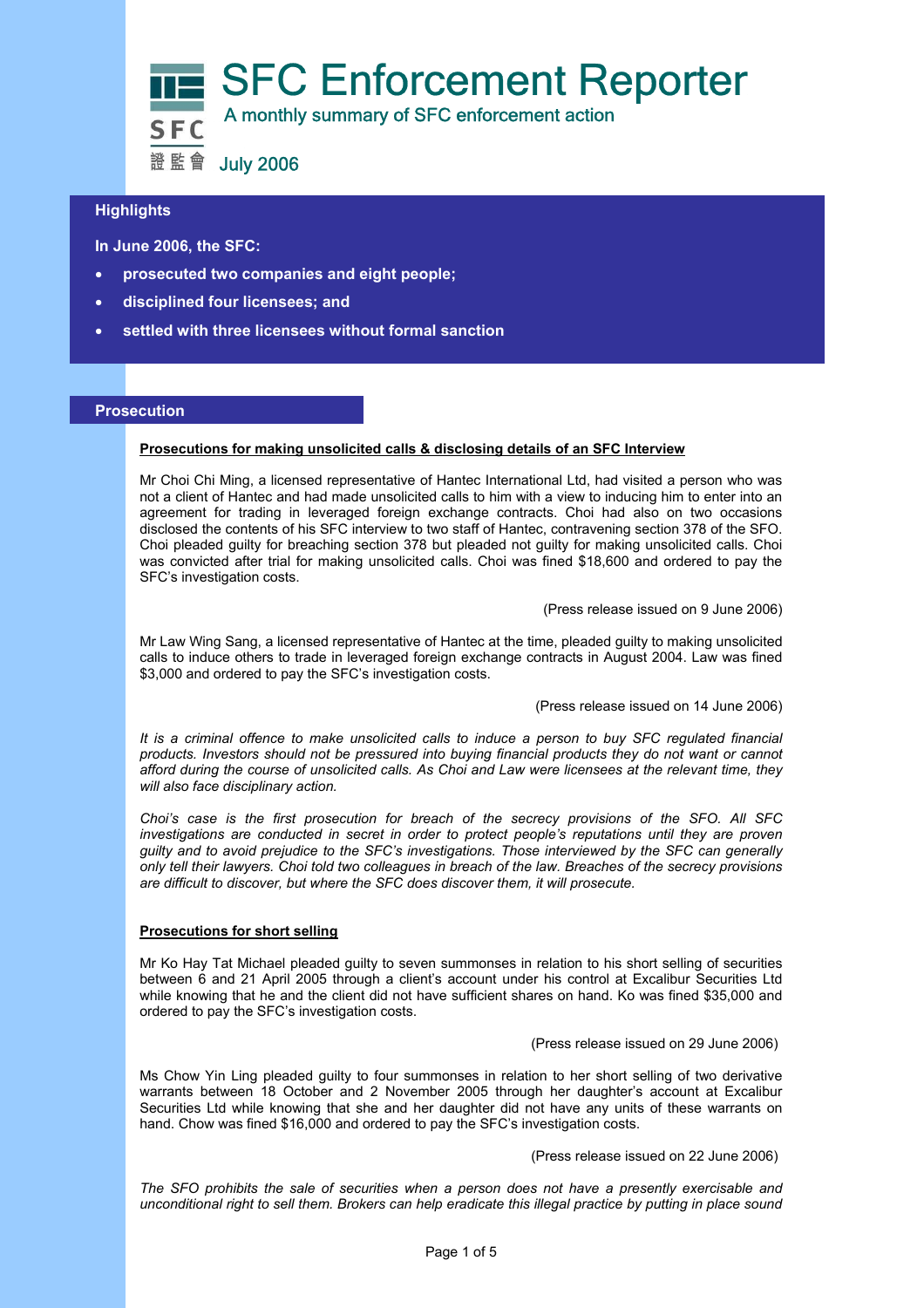

*internal controls to detect and prevent short selling. As both Ko and Chow are licensed, they will likely face disciplinary action too.* 

### **Prosecutions for failure to disclose interests**

Mr Tang Yuk Kuen and Mr Cheung Tak Woo pleaded guilty to their failure to notify both the SEHK and B&S Entertainment Holdings Ltd within the specified period regarding their acquisitions and disposals of B&S shares. Tang and Cheung were fined \$15,000 each and ordered to pay the SFC's investigation costs.

(Press release issued on 1 June 2006)

*Disclosure of interests in listed companies is essential to ensuring market transparency. The SFC will prosecute for failure to do so.* 

### **Company prosecuted for failure to keep and update the registers of interests in shares**

Tiger Tech Holdings Ltd pleaded guilty to failing to keep the register of interests in shares and the register of directors' and chief executives' interests in shares, and to record the register of directors' and chief executives' interests in shares, the grants of share options to two directors and the subsequent exercise of the share options. Tiger Tech was fined \$11,800 and ordered to pay the SFC's investigation costs.

#### (Press release issued on 22 June 2006)

*The registers of interests in shares help investors track ownership of listed companies and help ensure market transparency. Listed companies must update their registers in a timely manner or the SFC will prosecute.* 

### **Convictions relating to unlicensed securities dealing and issuance of unauthorised advertisement**

World Trade Assets Market Inc. issued a letter to some investment banks and large corporations soliciting their interest to invest in the shares of a BVI company whilst unlicensed. It also provided the public and an investment bank with a summary of the share offering containing an invitation to acquire the shares of the BVI company, and arranged meetings between representatives of the investment bank and the BVI company. World Trade was convicted after trial for holding out as carrying on a business in dealing in securities whilst unlicensed and issuing unauthorised advertisements. Mr Chan Tai Jee, president of World Trade and responsible for its operation at the material time, was convicted of aiding and abetting World Trade to commit unlicensed securities dealing. World Trade and Chan were fined a total of \$36,000 and ordered to pay SFC's investigation costs.

### (Press release issued on 23 June 2006)

Mr Lai Chung Wong pleaded guilty to inducing an investor to trade in leveraged foreign exchange contracts in May 2005 whilst unlicensed. Lai was fined \$1,500 and ordered to pay SFC's investigation costs.

### (Press release issued on 8 June 2006)

*Unlicensed activities are taken seriously by the SFC because investors dealing with unlicensed persons risk financial losses. The SFC will prosecute and take disciplinary action against those who engage in unlicensed activities and those aiding and abetting them.*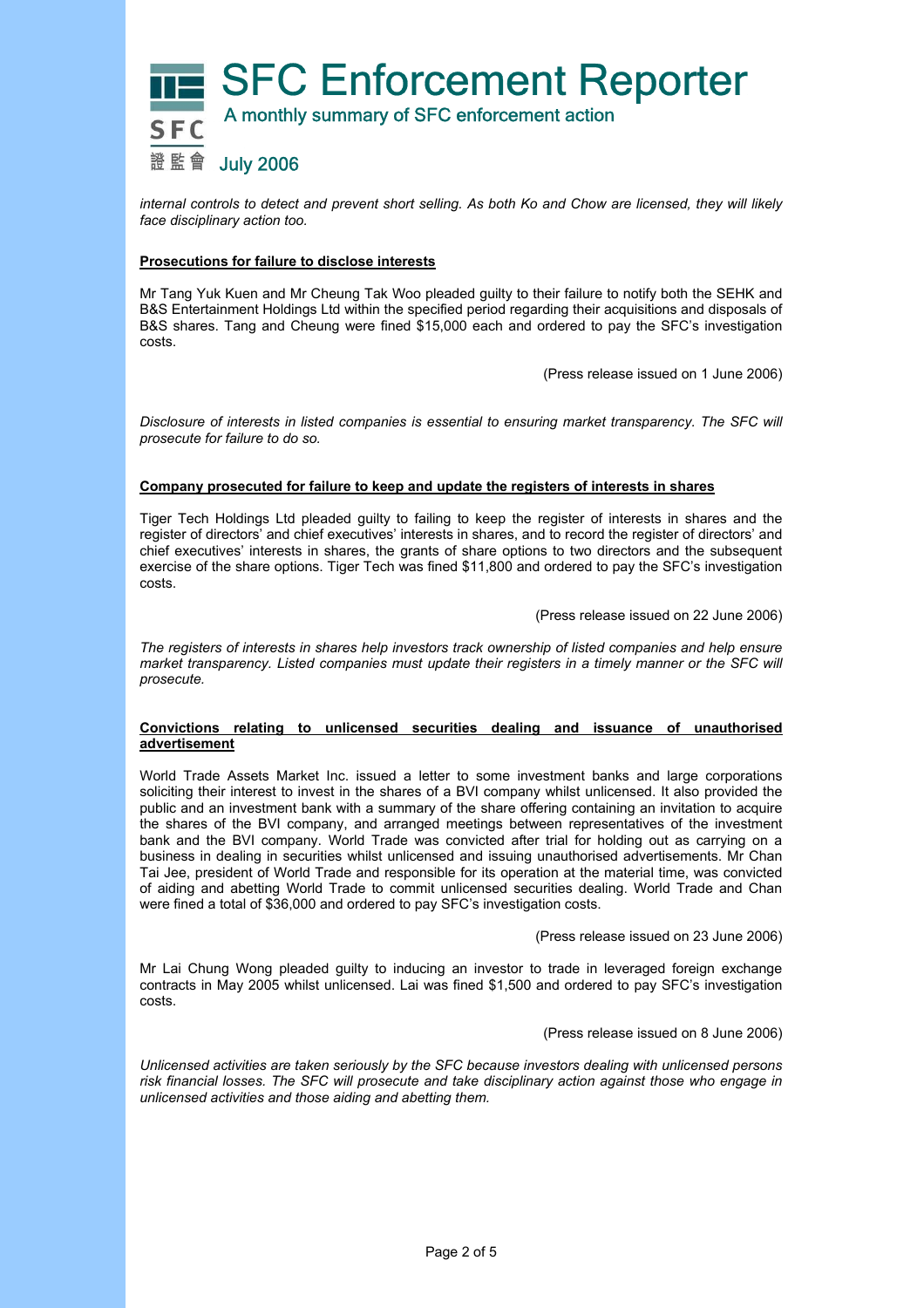

## **Discipline**

### **Action against a sponsor for allegedly failing to discharge its due diligence and listing responsibilities**

Without admission of liability: (i) Deloitte & Touche Corporate Finance Ltd agreed to voluntarily refrain from acting as a sponsor for Growth Enterprise Market (GEM) and Main Board listings for a period of nine months; and (ii) Chia Kee Loong, a responsible officer of the company, agreed not to act as a supervisor to any sponsorship mandate for a period of six months. The action was the outcome of a joint settlement between Deloitte, the SEHK and the SFC.

Deloitte was the sponsor to the listing of the shares of Codebank Ltd on the GEM in December 2001 and Chia was the principal supervisor for the Codebank listing. SFC's investigation revealed irregularities in the Codebank listing including: (i) the payment arrangement stipulated by the underwriting agreement was altered without informing the SEHK; (ii) over \$10 million of the listing proceeds remained outstanding after Codebank was listed; (iii) the outstanding listing proceeds were not reported to the SEHK until May 2002; and (iv) Codebank's declaration made to the SEHK in December 2001 that all listing proceeds had been received was inaccurate. The SFC alleged Deloitte had failed to: (i) conduct reasonable due diligence on Codebank's business prospects; (ii) ensure adequate support for many of Codebank's representations made in its prospectus; (iii) report the payment arrangement change to the SEHK; (iv) make due and careful enquiry on Codebank's declaration before submitting it to the SEHK; and (v) report the outstanding listing proceeds and Codebank's inaccurate declaration to the SEHK. For Chia, the SFC alleged that he had failed to adequately supervise his subordinates to ensure that Deloitte properly discharged its duties as a sponsor. In reaching the settlement, the SFC took into account their co-operation and clean disciplinary records.

### (Press release issued on 27 June 2006)

*The SFC takes sponsor failures seriously. Sponsor failures could result in the failure of a listed company which may seriously jeopardise investors' confidence in the financial markets. It is therefore vital for sponsors to diligently discharge their duty to provide complete and accurate information to the SEHK about a listing applicant. Sponsors should make reasonable inquiries and critically assess the reliability of the information and representations provided by the issuer or other experts. The SFC will continue to take tough action against sponsors who fail to meet the required standards and seek to exclude them from the industry for lengthy periods.* 

#### **Lengthy suspension for market manipulator**

Mr Chan Ho Yin, a former licensed representative of Celestial Securities Ltd, was suspended for 15 months for manipulating the share price of Akup International Holding Ltd. Chan had conspired with others to conduct trading activities by operating two clients' accounts on 4, 5 and 6 December 2002 with the intention to raise the share price of Akup. Chan raised the share price on those three days by sweeping the existing ask orders just a few minutes before market close. He had also impersonated a person residing in Taiwan to place orders for that person's account at Rexcapital Securities Ltd in late 2002. The action was the result of a settlement between Chan and the SFC.

(Press release issued on 15 June 2006)

*Market manipulation is serious misconduct which will lead to criminal prosecution. It creates a false perception of the market which misleads investors and could damage their interests. Licensees who knowingly render assistance to market manipulators, or participate in or orchestrate the manipulative activities, as in this case, face long suspensions, heavy fines or even revocation of their licences.* 

### **Unsuitable IPO subscription recommendation leads to suspension**

Ms Fung Wing Nam, a former licensed representative of Ong Asia Securities Ltd, was suspended for 11 months. In August 2002, Fung recommended nine clients to subscribe for the IPO shares in Sino Technology Investments Company Ltd. She made this recommendation in order to earn commission from the clients' share subscription even though she did not know the nature of the business of Sino Technology. Fung even subscribed for Sino Technology shares on behalf of three other clients, including her mother, without telling them or obtaining proper authorisation. Further, Fung forged her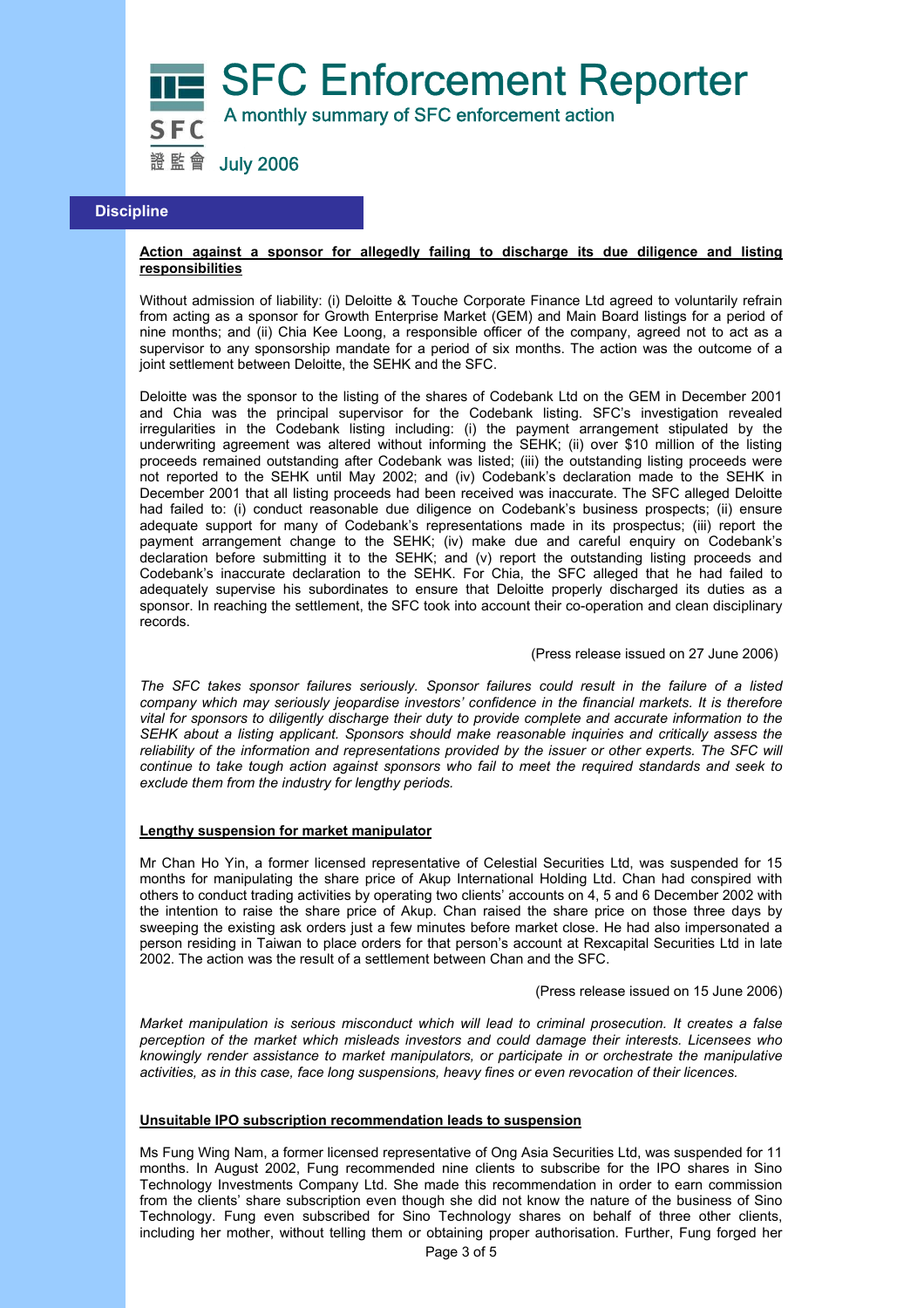

mother's signature to open a securities account at Ong Asia and conducted trades in her mother's account without proper authorisation. Fung also allowed a third party to sign on the account opening documents on behalf of a client.

(Press release issued on 15 June 2006)

*Complying with the Code of Conduct is a fundamental and paramount duty of a licensee. Conducting unauthorised trades and forging client's signature to open accounts are serious matters that will not be tolerated in any circumstances. Making a recommendation without regard to the suitability of the recommendation for the client is not acceptable. Fung's actions warranted a reasonably lengthy suspension.* 

### **Suspension for account opening failures and failure to give reasonable investment advice**

Mr Keung Man Bun, a former licensed representative of Tanrich Futures Ltd, was suspended for three months. The SFC found that Keung had: (i) falsely represented that he had witnessed the joint account holders' execution of the account opening documents when in fact one of the clients was not present at the relevant time; (ii) falsely represented that he had explained the client agreement and the risk disclosure statement to that client when in fact he did not; and (iii) advised clients to simultaneously hold equal long and short positions in the same futures contract without reasonable explanations and misrepresented that it would reduce risk and might recover trading losses.

(Press release issued on 6 June 2006)

*Licensed representatives are under a duty to ensure that the investment advice given to clients is reasonable in the circumstances. Simultaneously holding long and short positions, which is commonly known as "locking", does not appear to serve any genuine economic purpose. Given that considerable costs will be incurred in commissions and interests, investors should exercise judgment before entering into a locked position.* 

### **Reprimand for inadequate internal controls and staff supervision**

The SFC reprimanded Ever-Long Securities Company Ltd for inadequate internal controls and staff supervision. An SFC investigation found that Ever-Long Securities had failed to: (i) adequately supervise its employee Mr Tam Cheuk Hong, a then licensed representative, or put in place adequate internal control procedures to ensure that he followed its internal policy and the applicable rules and regulations; (ii) enquire into the financial standing of clients; (iii) be satisfied on reasonable grounds about the identity of the ultimate beneficiaries of the relevant subscriptions for the shares of Sen Hong Resources Holdings Ltd; (iv) safeguard clients' assets; and (v) keep proper records to account for clients' assets in the handling of clients' transactions and assets.

(Press release issued on 1 June 2006)

*It is essential for all licensed corporations to have in place strong internal controls. This will not only ensure that regulatory requirements are properly complied with but also minimise opportunities for staff to commit fraud and other misconduct that may prejudice their clients. Weak internal controls harm the investing public and the SFC will not hesitate to impose heavy penalties in appropriate circumstances. We note that this case was governed by the pre-SFO laws. Similar failings now would attract a fine in addition to the reprimand.* 

### **Don't lie to the SFC**

Mr Lee Siu Hung, a former licensed representative of Rexcapital Securities Ltd, has voluntarily ceased to carry on regulated activities and has undertaken not to re-apply for a licence for five months. Lee lied to the investigators during his first SFC interview that the orders in a client's account were placed by the client himself when Lee was aware that they were in fact placed by an account executive of Celestial Securities Ltd. Lee also failed to take reasonable steps to verify the identity of the person placing orders with him. The action was the result of a settlement between Lee and the SFC.

(Press release issued on 19 June 2006)